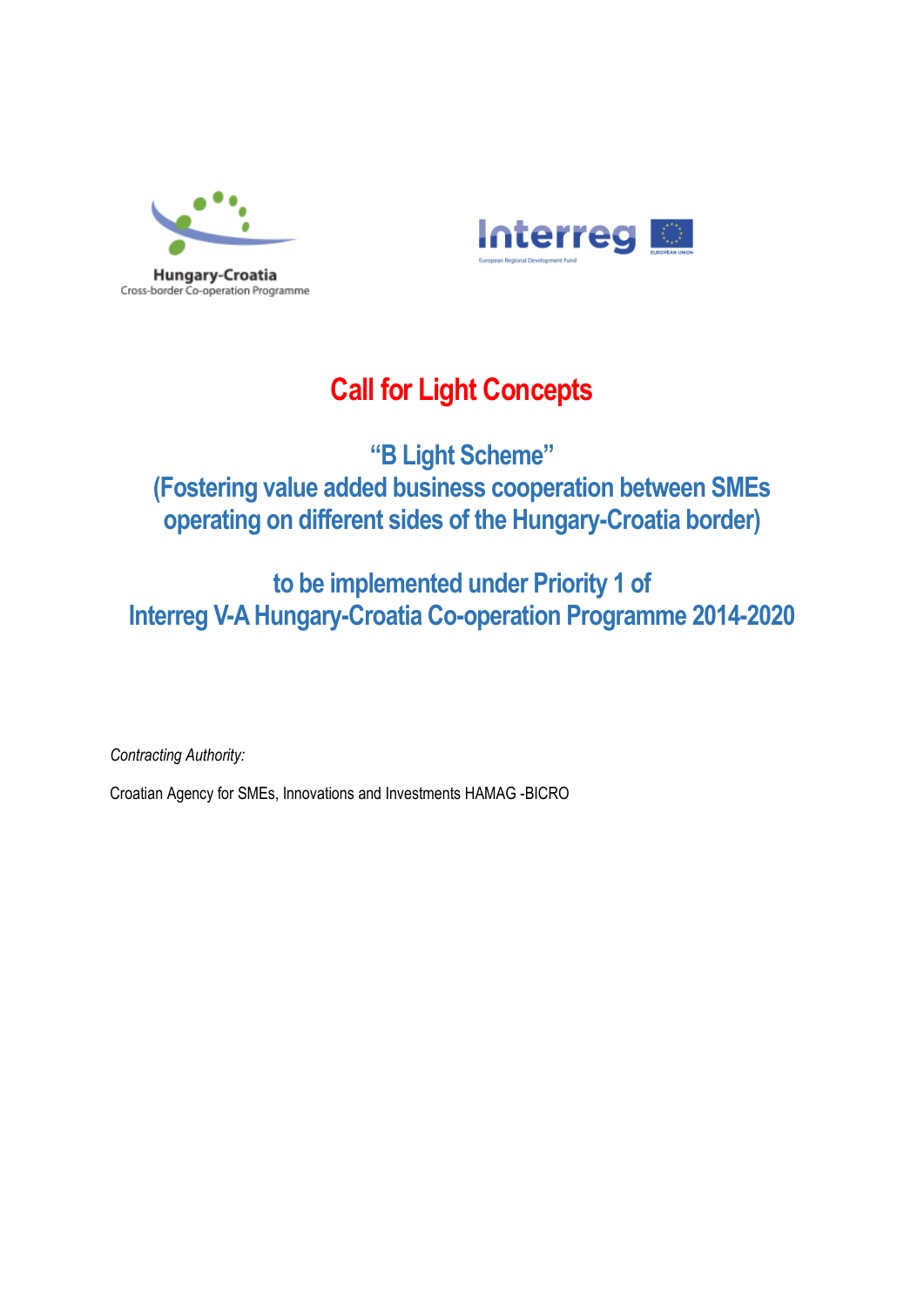## **1. Introduction**

Croatian Agency for SMEs, Innovations and Investments (HAMAG-BICRO), as Lead Beneficiary of the project "Fostering value added business cooperation between SMEs operating on different sides of the Hungary-Croatia border" (further referred to as **"B Light Scheme"**) implemented under the Interreg V-A Hungary-Croatia Crossborder Cooperation Programme 2014-2020 launches the 1<sup>st</sup> Call for Light Concepts for cooperating SMEs of **Hungary and Croatia.**

The Application Pack of Step 1 (Light Concepts) consists of the following documents:

- Call for Light Concepts (announcement current document);
- Guidelines for Light Beneficiaries Applicants;
- Light Concept form;

Reference number of the call: HUHR/1701/1.1/01

Date of publication: 09/06/2017

Programme financing source: European Regional Development Fund

## **2. Background and objectives**

Analysis has clearly shown that Hungarian and Croatian SMEs have not been able to recover from the shock of the economic crisis. Several analyses revealed that enterprises of the programme area have financial, innovation and networking problems. Weak internationalisation is one of the most crucial hindering factor which is especially true for the SMEs of the programme area with no improvement in the past years.

Cross-border business cooperation in the programme area have multiple obstacles: language barrier, traditionally isolating borders hampered by the wartime period of the formerly Yugoslav countries, depressed socio-economic situation of the area, low inclination of SMEs for building international connections, serious problems with entrepreneurial skills and financing.

These cumulative problems could be addressed by a special local SME development scheme fostering development of local SMEs with strong focus on value added improvement via improving their financial background and simultaneously enhancing their cross-border business cooperation with high attention to provision of an all-round set of assistance to cooperating SMEs with built-in SME project generation and management services.

Investment priority focuses on fostering value added producing capability of enterprises operating in industry and services by boosting their product and service development activities through joint economic development actions which could generate higher GVA and consequently makes it possible to find new markets. By assistance of special development scheme SMEs are expected to develop joint projects aiming at establishing the following types of business cooperation: joint product, technology and service development, supplier chains, common marketing, future establishment of a joint venture.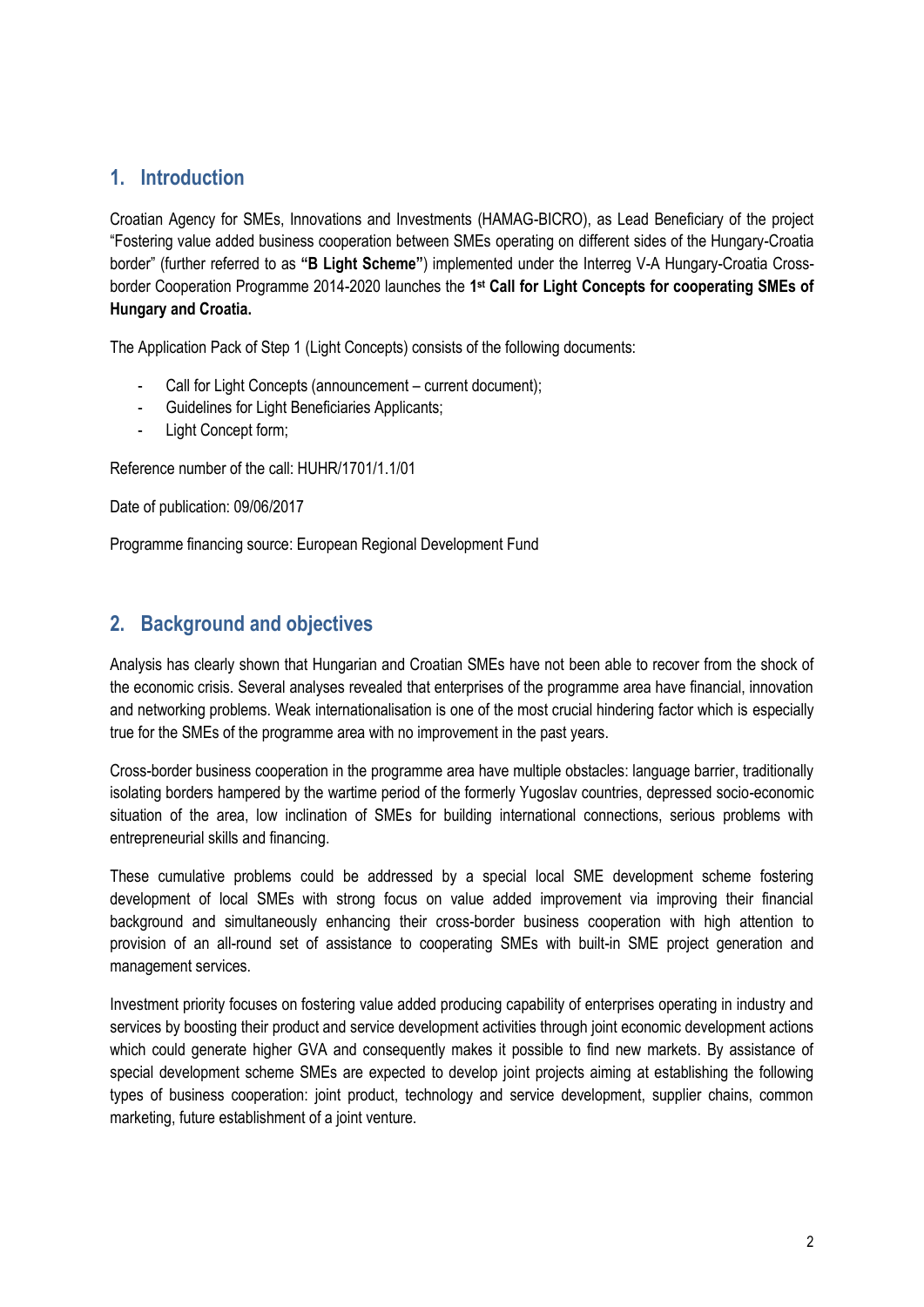By enhancing business cooperation focusing on joint product and service developments, value added production of cooperating SMEs is expected to be improved in the bordering area. In general, it will help SMEs to become more stable and profitable in the border region that is expected to have a positive impact on employment, too.

New business services to be made available for tourists visiting the natural and cultural attractions of the border area will contribute to increased attractiveness of the region and to increased revenues from and employment linked to tourism. Crucial element of this special SME development scheme is built-in project generation and management support for cooperating SMEs based on the existing SME support networks with involvement of development agencies and enterprise development foundations operating in the programme area. This new SME development scheme enlarges the scope of their SME support activities in a complementary way (e.g. the new scheme amplifies the impact of existing micro-credit scheme of Hungarian enterprise development foundations).

This special cooperation-driven SME development scheme could also serve as complementary set of actions to the SME development instruments of national mainstream programmes. Main complementarity of this scheme lies in the strong focus on SME project generation and management assistance with a built-in mentoring mechanism supporting SMEs in their project activities through the whole duration of project implementation.

General aim of the call is to enhance the competitiveness of SMEs in the border area by fostering value-added business cooperation between SMEs on different sides of the border.

### **Specific objectives of B Light Scheme include:**

- **Increase the gross value added (GVA) per capita of industry and services sectors of the programme area;**
- **Setting up signed, contractual business agreements with third parties;**
- **Increase the value of selling of SMEs.**

Objectives are to be reached through granting cooperation activities of Hungarian and Croatian SMEs through a two-step application system.

### **3. Funds allocated**

In the 1st round **a total of EUR 2,550,000 ERDF co-financing** will be allocated to Light Projects that will be selected through a two-step procedure: approved projects in the current Call for Light Concept shall enter the stage of Light Project Proposal.

The **maximum co-financing rate is 75%** for both Hungarian and Croatian Light Beneficiaries.

#### **Minimum and maximum size of Light Projects per Light Beneficiary:**

|                               | Total eligible costs | <b>Maximum ERDF co-financing</b><br>(75%) |
|-------------------------------|----------------------|-------------------------------------------|
| Minimum per Light Beneficiary | <b>EUR 40,000</b>    | EUR 30,000                                |
| Maximum per Light Beneficiary | <b>EUR 180,000</b>   | EUR 135,000                               |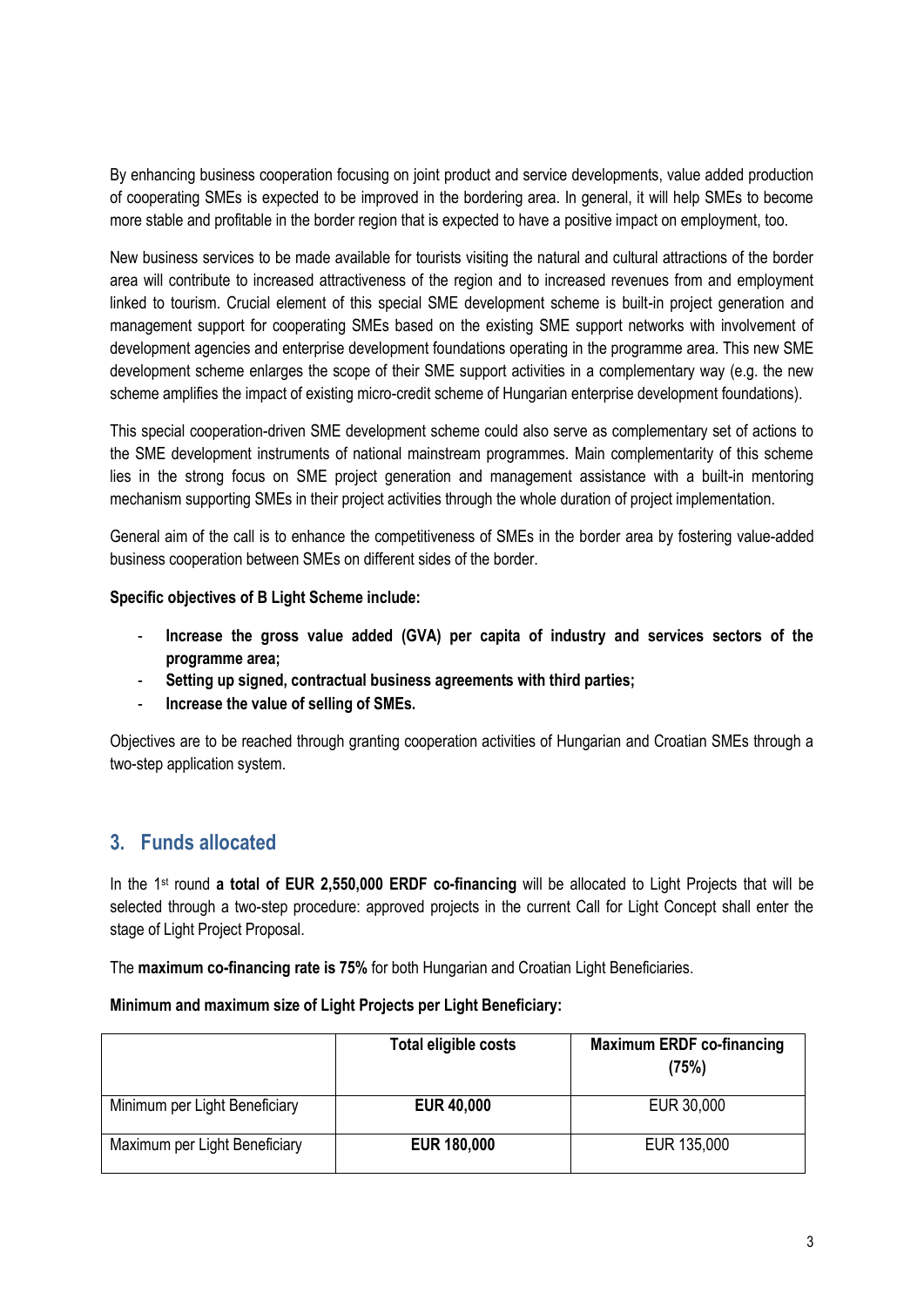**Total costs of cooperation activities of Light Beneficiaries may exceed EUR 180,000, but in this case all costs above this threshold are regarded as costs outside the Light Project's eligible cost.**

### **As VAT is not eligible, all costs should be budgeted without VAT.**

As the funded bodies are SMEs, implement activities being considered as state aid relevant, the maximum grant will be calculated applying the de minimis rule, where the maximum grant for three consecutive years shall not go beyond EUR 200,000 per Member State.

# **4. Timeframe and submission technicalities**

The call will be opened as **two-step procedure** starting on 09/06/2017.

The filled-in Light Concept form has to be submitted electronically through the B Light Platform operated by the Lead Beneficiary HAMAG-BICRO [\(https://www.b2match.eu/blight/pages/19297-submit](https://www.b2match.eu/blight/pages/19297-submit) ).

Submission takes place through the upload of the following documents:

- Light Concept form in filled-in (Microsoft Word document);
- Light Concept form signed and scanned (pdf version).
- Declaration on de minimis aid for Light Beneficiaries (separate for each partner).

### **In the 1st step no completion of documents is possible!**

Submission of the Light Concepts is continuous.

**Submission deadline** of Light Concepts in 2017 with concurrent evaluation is as follows:

- 15/09/2017

### **Rules of submission:**

- There cannot be a concurrent submission or implementation with another B Light project. There is concurrent submission or implementation when a Light Beneficiary participates at the same time in more than one B Light proposal or project as a Light Partner for either submission of Light Concepts or Light Project Proposals. The same company cannot be involved in more than one B Light proposal and/or project
- An applicant cannot submit a second proposal (Light Concepts or Light Project Proposals) until it has been informed that their first proposal will not be funded. Moreover, if the proposal is accepted for funding no other proposals will be eligible
- If an applicant submit more than one proposal, only the first proposal will be considered for evaluation

# **5. Duration of Light Projects**

**Duration of the Light Projects shall be at minimum 6 and maximum 18 months**. Closure of light project takes additional 4 months subsequently to the end of implementation period.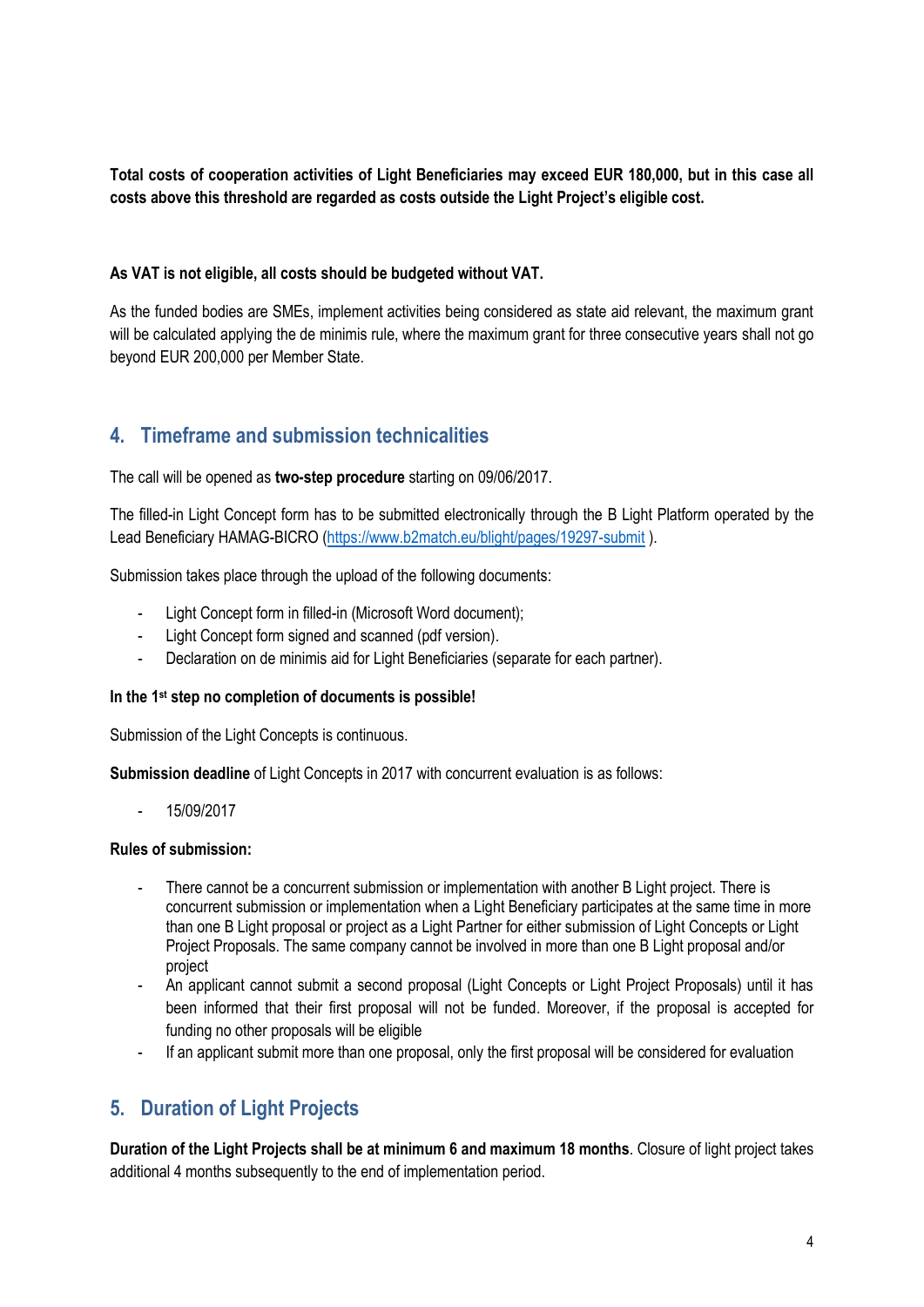## **6. Liability of partners**

**One Light Project shall be applied by minimum 2 and maximum by 4 cooperating partner SMEs.** Light Beneficiaries shall come from Hungary or Croatia, at **minimum 1 Light Beneficiary from each of country**.

Each Light Beneficiary bears responsibility for its own project part. Responsibilities and conditions will be laid down in a Partnership Agreement made between the Lead Beneficiary and the Light Beneficiaries after selection of the detailed Light Project in the 2nd step of evaluation.

# **7. Eligible applicants and geographical coverage**

Light Beneficiary should fall into the category of **small and medium-sized enterprises (SMEs)** stipulated in 651/2014/EU Regulation, Annex 1.

Owner interweaves should be excluded among Light Beneficiaries of each Light Project. This means that Light Beneficiaries cooperating under a single Light Project should be autonomous enterprises from each other, stipulated under 651/2014/EU Regulation, Annex 1., Article 3. Partner or linked enterprises cannot be granted under a single Light Project.

Each Light Beneficiary should have its seat or branch registered and acting in the **eligible programme area** of the B Light Scheme (NUTS III level counties):

Hungarian side:

- Zala county (HU223);
- Somogy county (HU232);
- Baranya county (HU231).

Croatian side:

- Međjimurska county (HR 046);
- Koprivničko-križevačka county (HR 045);
- Virovitičko-podravska county (HR 048);
- Osječko-baranjska county (HR 04B);
- Varaždinska county (HR 044);
- Bjelovarsko-bilogorska county (HR 047);
- Požesko-slavonska county (HR 049);
- Vukovarsko-srijemska county (HR

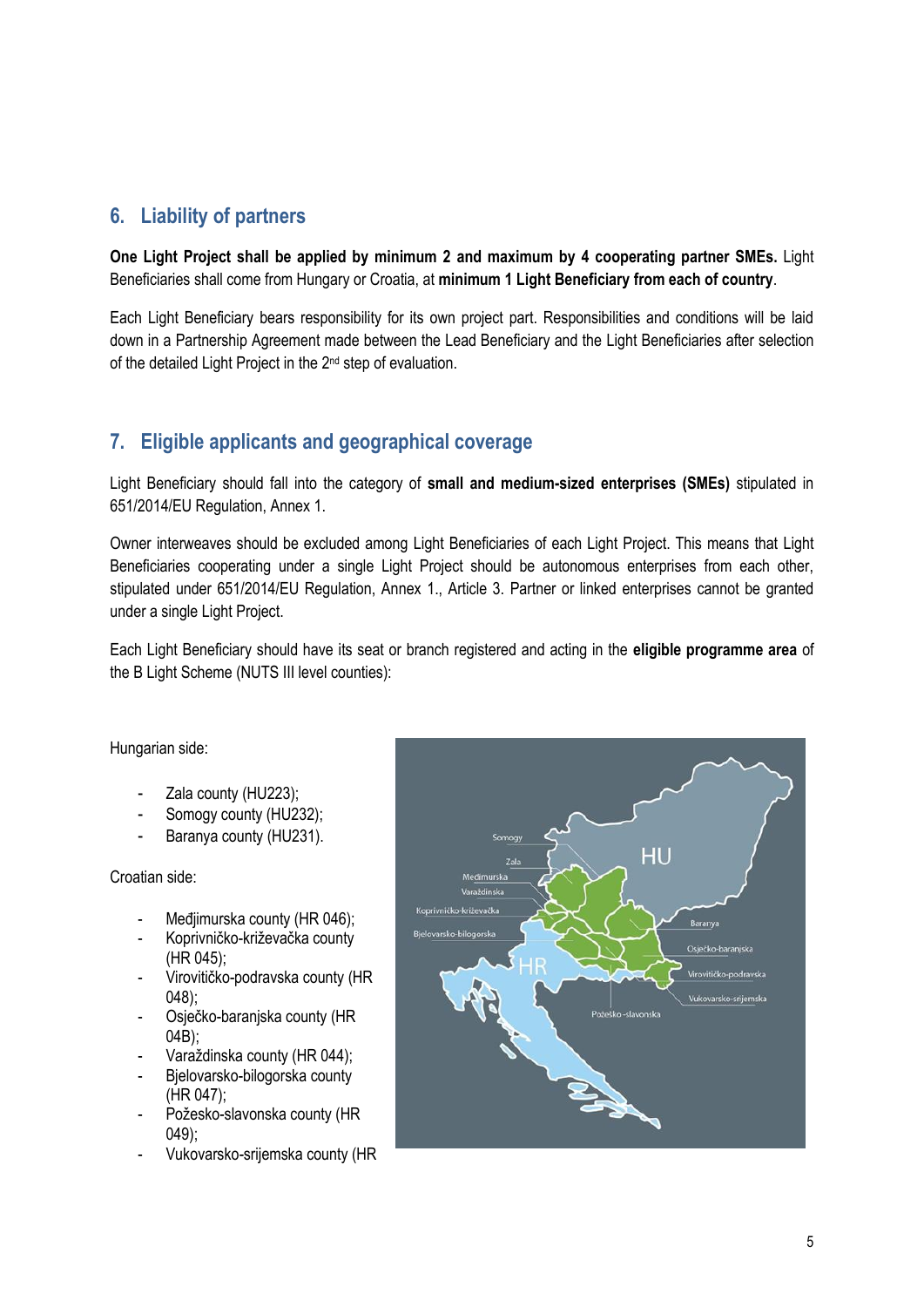04C).

Detailed professional and financial eligibility rules are laid down in the Guidelines for Light Beneficiary Applicants.

## **8. Programme language**

Required language of Light Concepts is **English**.

# **9. Light Concept development support**

As the B Light Scheme requires cooperation of SMEs from two countries, the following **SME development agencies (Beneficiaries) operating on county level shall provide assistance in partner search and preparation of the Light Concepts:**

### **Hungary**

Baranya County:

### **Baranya Megyei Fejlesztési Ügynökség Nonprofit Kft. / Baranya County Development Agency Non-profit Ltd.**

address: 7621 Pécs, Széchenyi tér 9.

phone: +36 20 5815 167

e-mail[: kispongracz.bmfu@gmail.com](mailto:kispongracz.bmfu@gmail.com)

Somogy County:

### **Somogy Megyei Vállalkozói Központ Alapítvány / Entrepreneurs' Centre of Somogy County Public Foundation**

address: 7400 Kaposvár, Ond vezér u. 1.

phone: [+36 30 217 5448](tel:+36%2030%20217%205448)

e-mail[: jelenka@somogy.hu](mailto:jelenka@somogy.hu)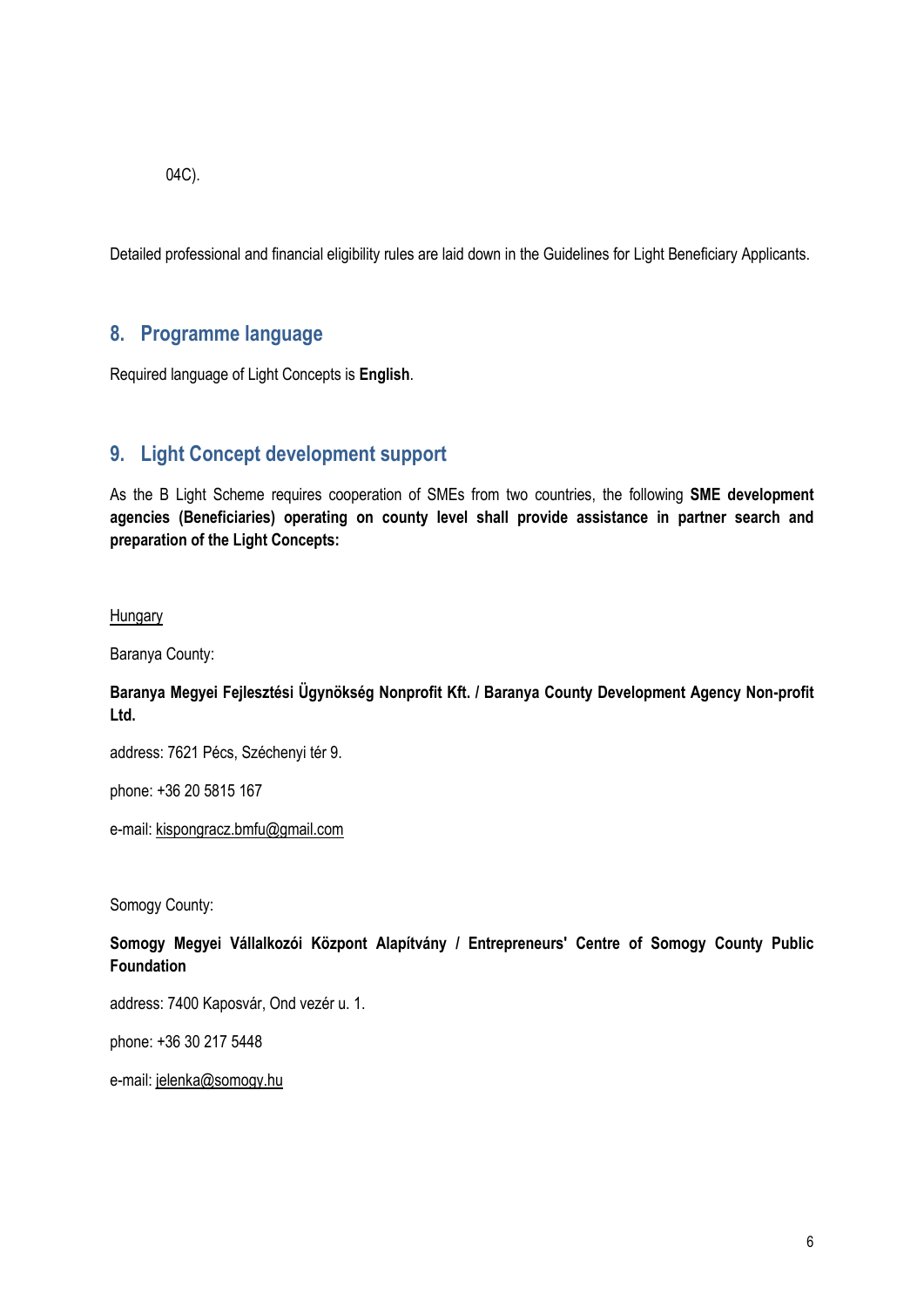#### Zala County:

### **Zala Megyei Vállalkozásfejlesztési Alapítvány / Zala County Foundation for Enterprise Promotion**

address: 8900 Zalaegerszeg, Köztársaság útja 17.

phone: [+36/30-487-44-91](tel:+36/30-487-44-91)

e-mail[: judit.vinhoffer@zmva.hu](mailto:judit.vinhoffer@zmva.hu)

### **Croatia**

Osijek-Baranja and Vukovar-Srijem counties:

### **Regionalna razvojna agencija Slavonije i Baranje d.o.o. / Regional Development Agency of Slavonia and Baranja Ltd.**

address: 31000 Osijek, Stjepana Radića 4

phone: [+385 31 221 890](tel:+385%2031%20221%20890)

e-mail: [ruzica.simon@obz.hr](mailto:ruzica.simon@obz.hr)

Virovitica-Podravina and Požega-Slavonia counties:

### **VIDRA Agencija za regionalni razvoj Virovitičko-podravske zupanije / VIDRA Virovitica-Podravina County`s Development Regional Agency**

address: 33000 Virovitica, Auguta Šenoe 1

phone: [+385 33 800 207](tel:+385%2033%20800%20207) 

e-mail[: neda.martic@ravidra.hr](mailto:neda.martic@ravidra.hr)

Koprivnica-Križevci and Bjelovar-Bilogora counties:

**PORA Razvojna agencija Podravine i Prigorja za promicanje i provedbu razvojnih aktivnosti u Koprivničko-križevačkoj županiji / PORA Regional development agency of Podravina and Prigorje for promotion and implementation of development activities in Koprivnica Križevci County**

address: 48000 Koprvnica, Florijasnki trg 4

phone: [+385 48 621 978](tel:+385%20%280%2948621%20978)

e-mail[: melita.bircic@pora.com.hr](mailto:melita.bircic@pora.com.hr)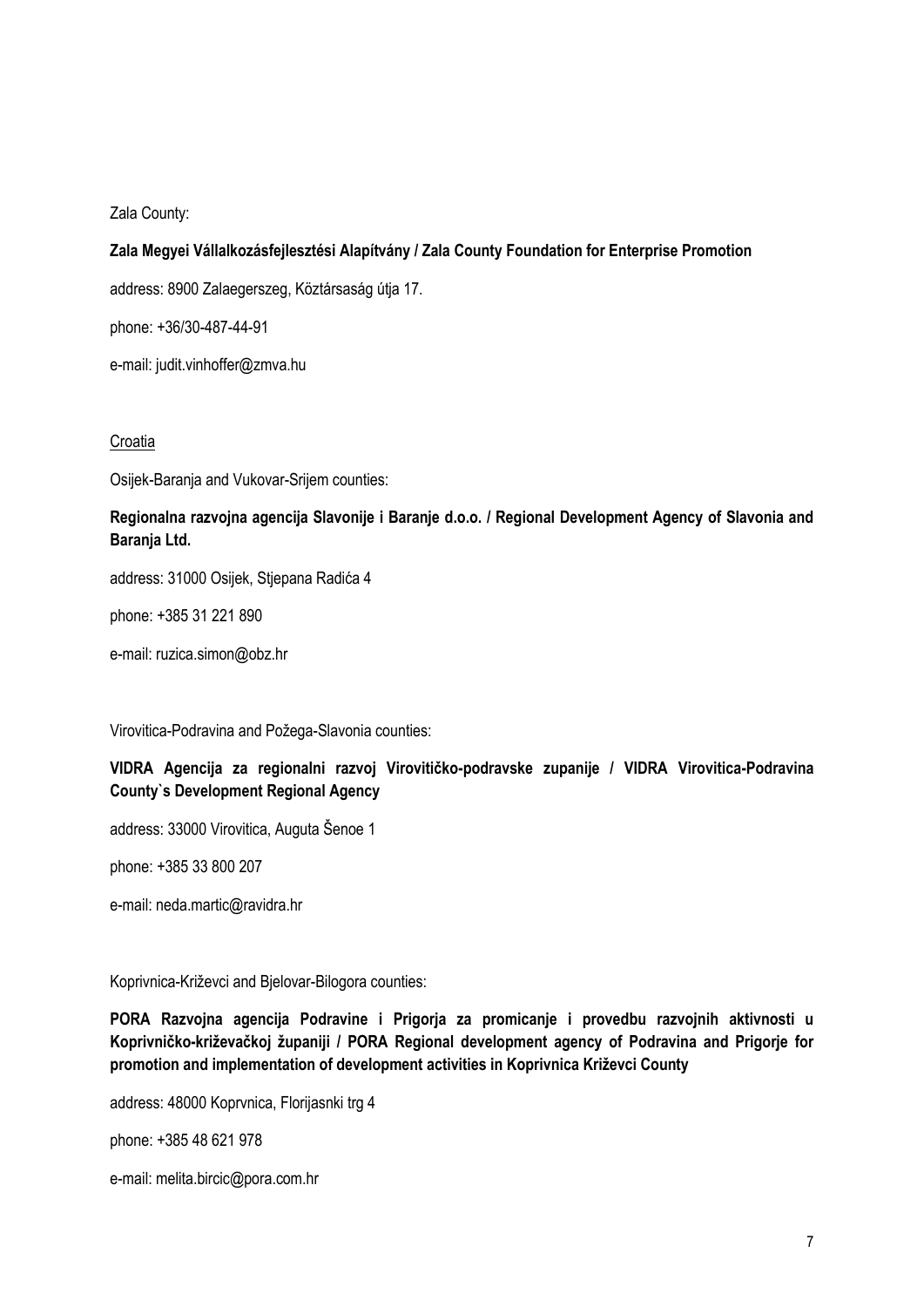Međimurje and Varaždin counties:

### **Regionalna razvojna agencija Međimurje / Regional Development Agency Međimurje**

address: 40000 Čakovec, Bana Josipa Jelačića 22 phone: [+385 40 395560](tel:+385%2040%20395560) e-mail[: jako.horvat@redea.hr](mailto:jako.horvat@redea.hr)